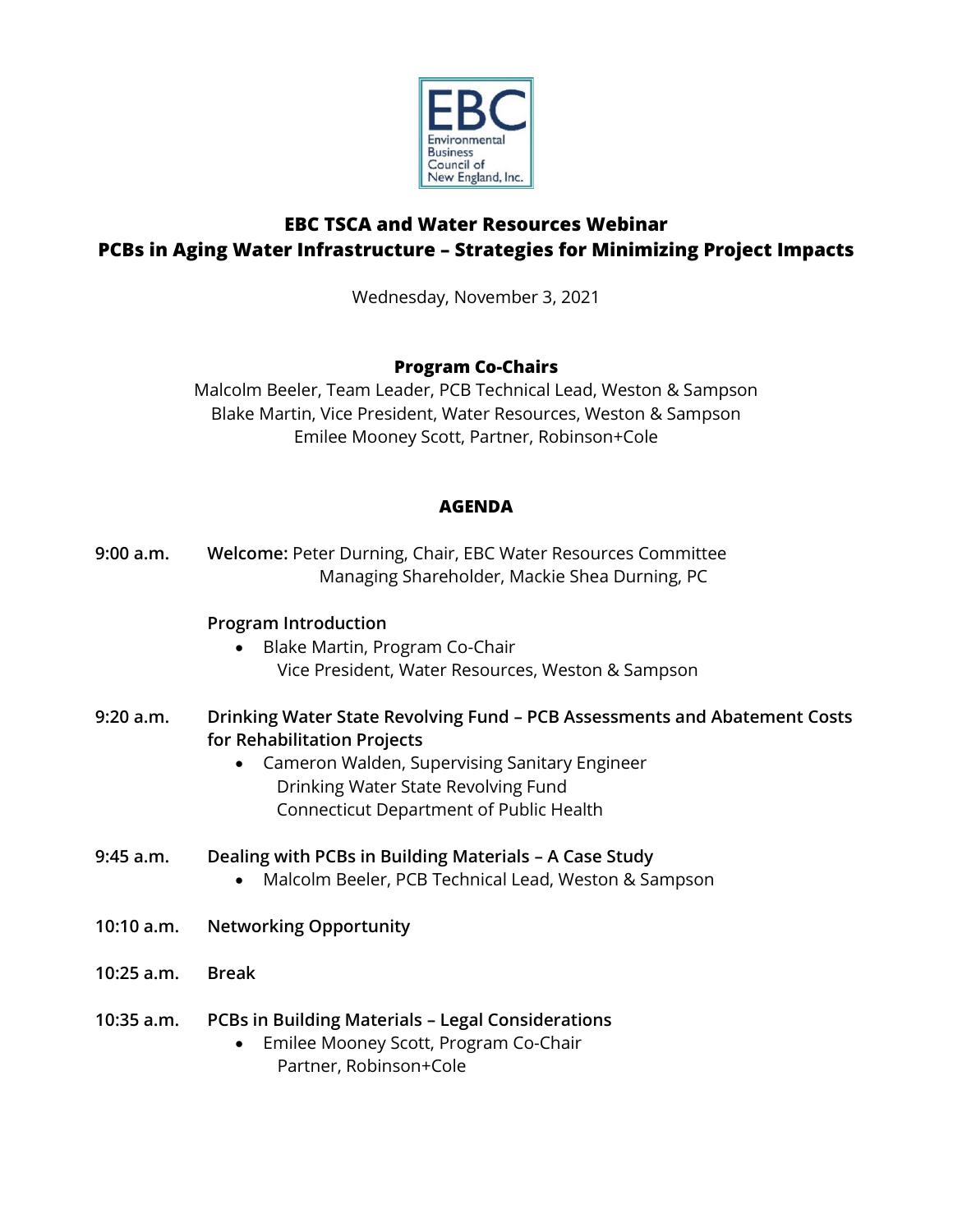#### **11:00 a.m. Moderated Discussion**

**Moderator:** Blake Martin, Program Co-Chair

Vice President, Water Resources, Weston & Sampson

#### **Panel Members:**

- Malcolm Beeler, Weston & Sampson
- Emilee Mooney Scott, Robinson+Cole
- Cam Walden, CT DPH

**11:30 a.m. Adjourn**

### **PROGRAM CO-CHAIRS**

**Malcolm Beeler**, Team Leader, PCB Technical Lead Weston & Sampson 712 Brook Street, Rocky Hill, CT 06067 860.513.1473 | BeelerM@wseinc.com

Mr. Beeler is a Team Leader and PCB Technical Lead with Weston & Sampson Engineers in Rocky Hill, CT. He is a Licensed Environmental Professional with 30 years of experience in the environmental consulting industry focused on creative problem solving, project management, site investigation, contaminant remediation and environmental compliance. His consulting practice presently includes site investigation and remediation for PCBs in soil, groundwater, and building materials at numerous sites. He has a Master's Degree in Environmental Engineering and Bachelors of Science degrees in Chemistry and Civil Engineering, all from the University of Texas at Austin.

**Blake Martin,** Vice President, Water Resources Weston & Sampson 55 Walkers Brook Drive, Suite 100, Reading, MA 01867 978.532.1900 x2290 | martinb@wseinc.com

Blake is a Water Resources practice leader at Weston and Sampson, specializing in water resource studies. His background as a hydrogeologist includes contaminant transport studies, ground water supply development and remediation investigations for organic contaminants. He is a former chair of the EBC Water Resources committee and the New England Water Works Sustainability committee focusing on municipal infrastructure and source protection issues.

#### **Emilee Mooney Scott**, Partner

Robinson+Cole 280 Trumbull Street, Hartford, CT 06103 860.275.8362 | escott@rc.com